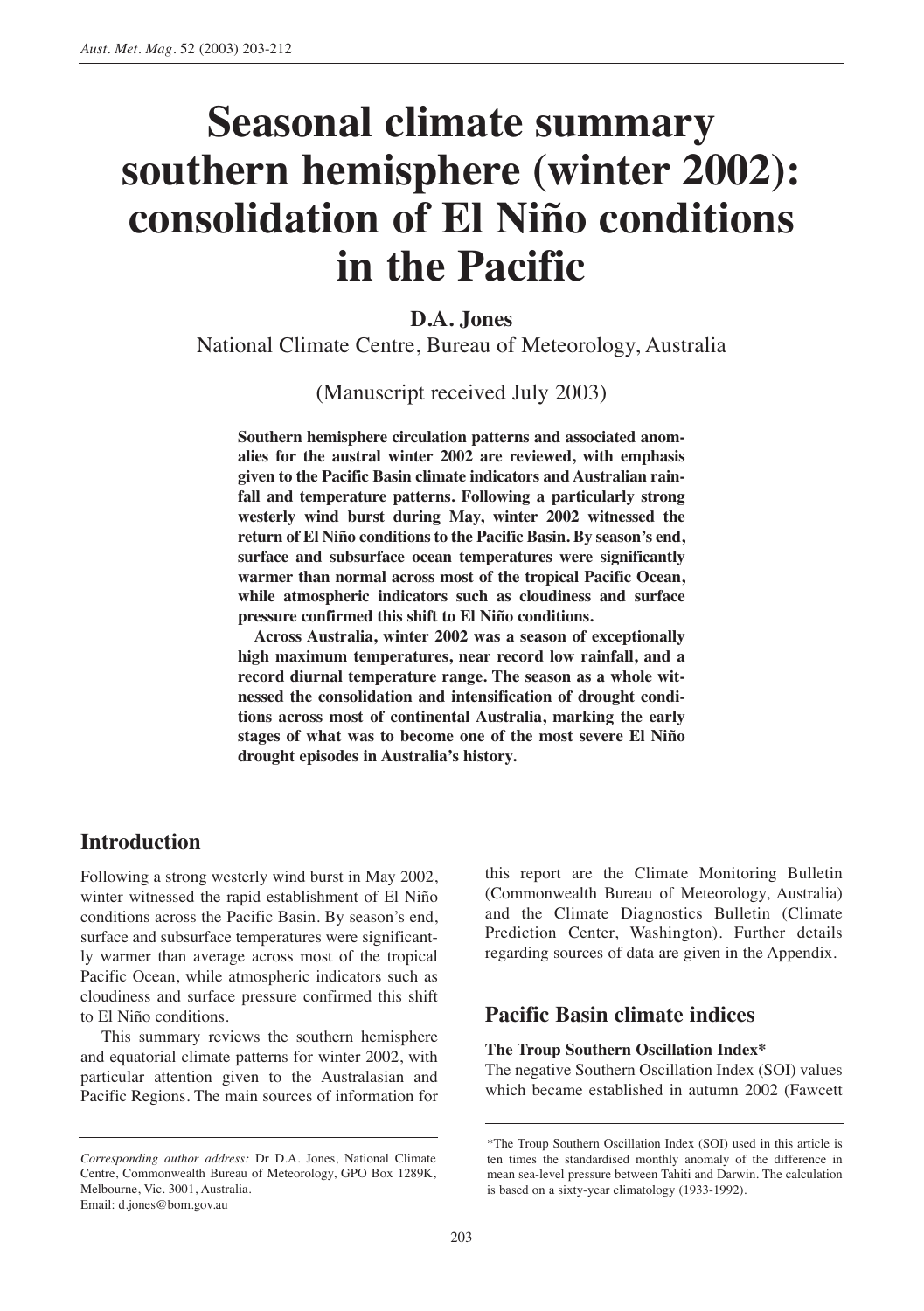and Trewin 2003) continued through the winter season (Fig. 1) with a three-monthly mean of –9.5, marking the first period of strongly negative values since the demise of the last El Niño in early/mid 1998. In each month the SOI was negative being –6.3 in June, –7.6 in July and –14.6 in August, with Darwin experiencing persistently above normal pressures. Tahiti experienced near normal pressures in June and July, but well below normal pressures in August. The pressure variations at both stations reflected strong intraseasonal activity, as described below.

The June/July and July/August values of the Climate Diagnostics Center Multivariate El Niño-Southern Oscillation (ENSO) Index (MEI) were +0.55 and +0.84 respectively. Such values confirm that while El Niño conditions were clearly established across the Pacific Basin by the end of winter with a coupling between the atmospheric and oceanic anomalies, the amplitude of the El Niño as represented by canonical spatial patterns was modest, and certainly much less than the 1997/98 El Niño event.

## **Outgoing long wave radiation**

Figure 2, adapted from the Climate Prediction Center (CPC), Washington (CPC 2002), shows the standardised monthly anomaly of outgoing long wave radiation (OLR) from January 1998 to August 2002, together with a three-month moving average. These data, compiled by the CPC, are a measure of the amount of long-wave radiation emitted from an equatorial region centred about the date-line (5ºS to 5ºN and 160ºE to 160ºW). Tropical deep convection in this region is particularly sensitive to changes in the phase of the Southern Oscillation. During warm (El Niño) ENSO events, convection is generally more prevalent resulting in a reduction in OLR. This reduction is due to the lower effective black-body temperature and is associated with increased high cloud and deep convection. The reverse applies in cold (La Niña) events, with less convection expected in the vicinity of the date-line.

Across the season, tropical Pacific convection was suppressed around and north of Australia and enhanced near the date-line, consistent with the El Niño conditions which consolidated during winter. However, the mean picture is a relatively poor reflection of the within-season conditions which displayed considerable variability, as highlighted by the monthly OLR index values (–0.7 in June, +0.5 in July and –1.5 in August). The winter season was one of a systematic transition in anomalous tropical convection in the Pacific, with particularly strong intraseasonal activity overall.

To highlight the complexity of the OLR anomalies, Fig. 3 shows a time-longitude Hovmoller dia**Fig. 1 Southern Oscillation Index, from January 1998 to August 2002. Means and standard deviations used in the computation of the SOI are based on the period 1933-1992.**



**Fig. 2 Standardised anomaly of monthly outgoing long-wave radiation averaged over the area 5ºS to 5ºN and 160ºE to 160ºW, from January 1998 to August 2002. Negative (positive) anomalies indicate enhanced (reduced) convection and rainfall in the area. Anomalies are based on the 1979-1995 base period.**



gram of the 7-day running mean convective anomaly for 7.5°N to 7.5°S centred on winter 2002, with the component of the convection associated with the Madden-Julian Oscillation overlaid (following Wheeler and Kiladis 1999). The convective signature of the strong westerly wind bursts in December 2001 and May 2002, followed by a weaker event during June/July 2002 (Jones 2002; Gamble 2003) is clearly evident as eastward propagating areas of enhanced (and suppressed) convection which project strongly on to the Madden-Julian Oscillation. The event in May witnessed the collapse of the trade winds across almost the entire Pacific Ocean, and was associated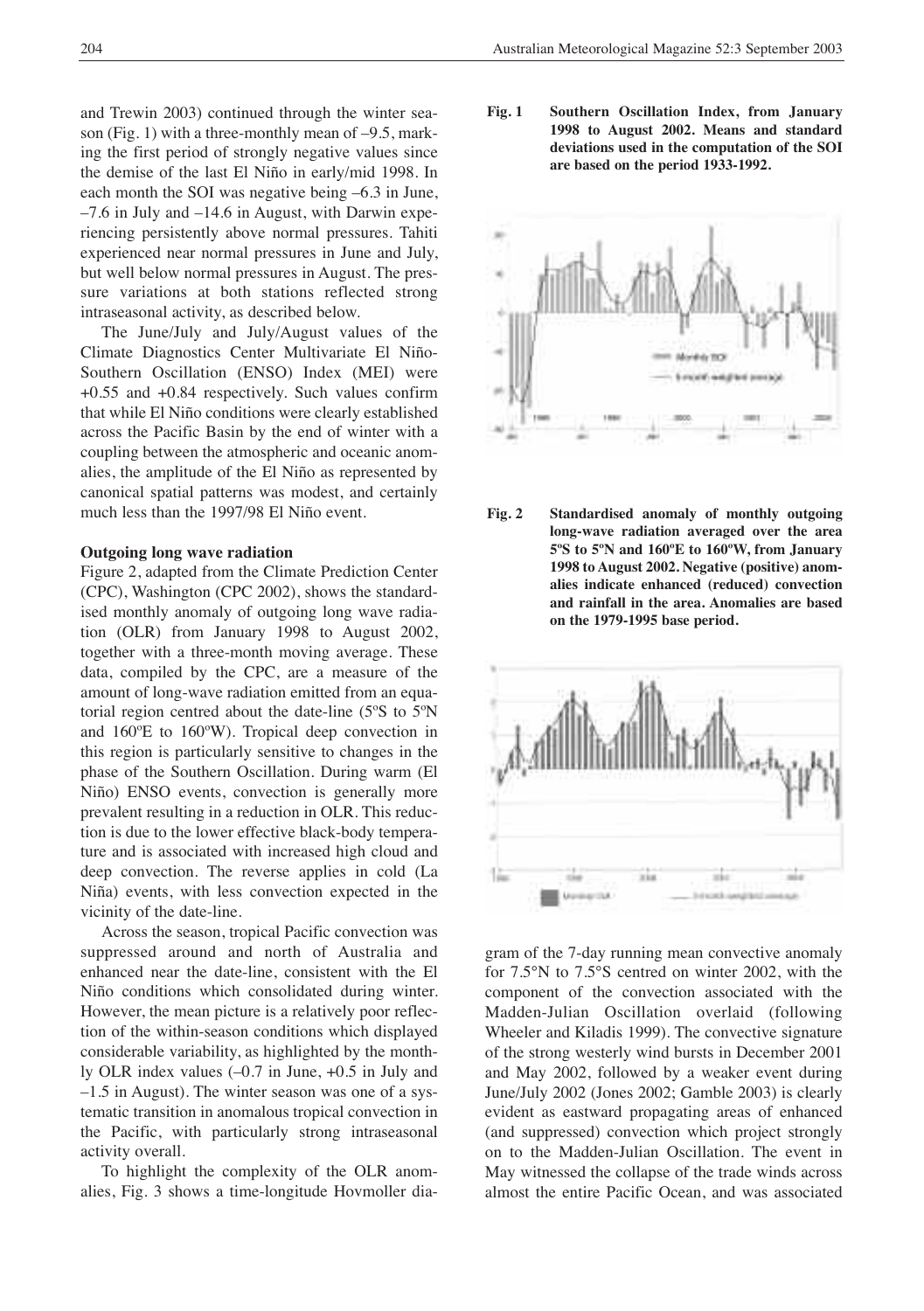**Fig. 3 Time-longitude (Hovmoller) section of outgoing long-wave radiation averaged from 7.5°S to 7.5°N starting August 2001. The shading is the actual observed daily outgoing long-wave radiation anomalies, smoothed in time by a 7 day running mean, and smoothed in space by a R21 spherical spectral truncation. These are anomalies with respect to the long-term mean and annual cycle. Contoured are the anomalies associated with the Madden-Julian Oscillation following Wheeler and Kiladis (1999).**



with anomalous warming of 1 to 2<sup>o</sup>C in sea-surface temperatures (SSTs). In facilitating the transition to El Niño conditions, this anomalous warming led to the 28.5°C SST isotherm shifting some 20° east in a period of weeks, such that it lay near 145°W in mid-June. Interestingly, such a shift is near the average of that observed at the peak of the post 1950 El Niño events described in Larkin and Harrison (2002), confirming the rapid establishment of El Niño conditions during the season.

The Hovmoller diagram suggests that the convective signal associated with the subsequent Madden-Julian Oscillation event in June/July was modified by the anomalous SSTs which enabled a greater eastward penetration of convection and anomalous westerlies (not shown). The remainder of winter witnessed only weak intraseasonal activity, with a persistent enhancement of convection near the date-line and suppression to the east as is typical of El Niño events (e.g., Hoerling et al. 1997).

# **Oceanic patterns**

## **Sea-surface temperatures**

Figure 4 shows winter 2002 SST anomalies in degrees Celsius (°C), as computed by the National Meteorological and Oceanographic Centre (NMOC). The contour interval is 0.5°C. Positive anomalies are shown in orange and red shades, while negative anomalies are shown in blue shades.

Reflecting the El Niño conditions which became established during the season, SSTs were warmer than average across most of the tropical Pacific, with a large area exceeding +1°C and locally approaching +2°C. The seasonal mean anomalies of the Niño 3 and 4 regions were +0.6°C and +0.95°C respectively. These values represent an anomalous warming of 0.5 to 1.5°C from autumn (Fawcett and Trewin 2003). Further east, SSTs along the South American coast were slightly cooler than normal, possibly in response to local southeasterly wind anomalies in this region. The pattern of the positive SST anomalies peaking in central parts of the Pacific with near normal SSTs near the South American coast was to persist through the 2002/03 El Niño event (Watkins 2003). As a consequence, projections of the SSTs onto the canonical pattern of SST anomalies characteristic of past El Niño events (e.g., Tourre and White 1995; Drosdowsky and Chambers 2001) were suggestive of a relatively weak El Niño event overall, even though anomalies in the Niño 4 index region (which are strongly correlated with Australian rainfall) were very similar to those observed at the peak of the strong 1997/98 El Niño event.

Away from the Pacific, SSTs continued to be warmer than normal across almost the entire Indian Ocean during winter, as indeed they have been for most of the past few years. In the extra-tropics the pattern of anomalies was complex, at least in part reflecting the complexity of high latitude pressure anomalies during the season (see below).

#### **Subsurface patterns**

Figure 5 shows a time-longitude Hovmoller diagram of the anomaly in metres of the depth of the 20°C isotherm along the equatorial Pacific Ocean between January 1996 and August 2002, as calculated by the Bureau of Meteorology Research Centre (BMRC). This isotherm is generally situated very close to the equatorial ocean thermocline, the region of greatest temperature gradient with respect to depth. The thermocline can also be regarded as the boundary between the upper ocean warm water and the deeper ocean cold water. An abnormally shallow thermocline in the eastern Pacific Ocean is characteristic of La Niña events. Positive anomalies correspond to the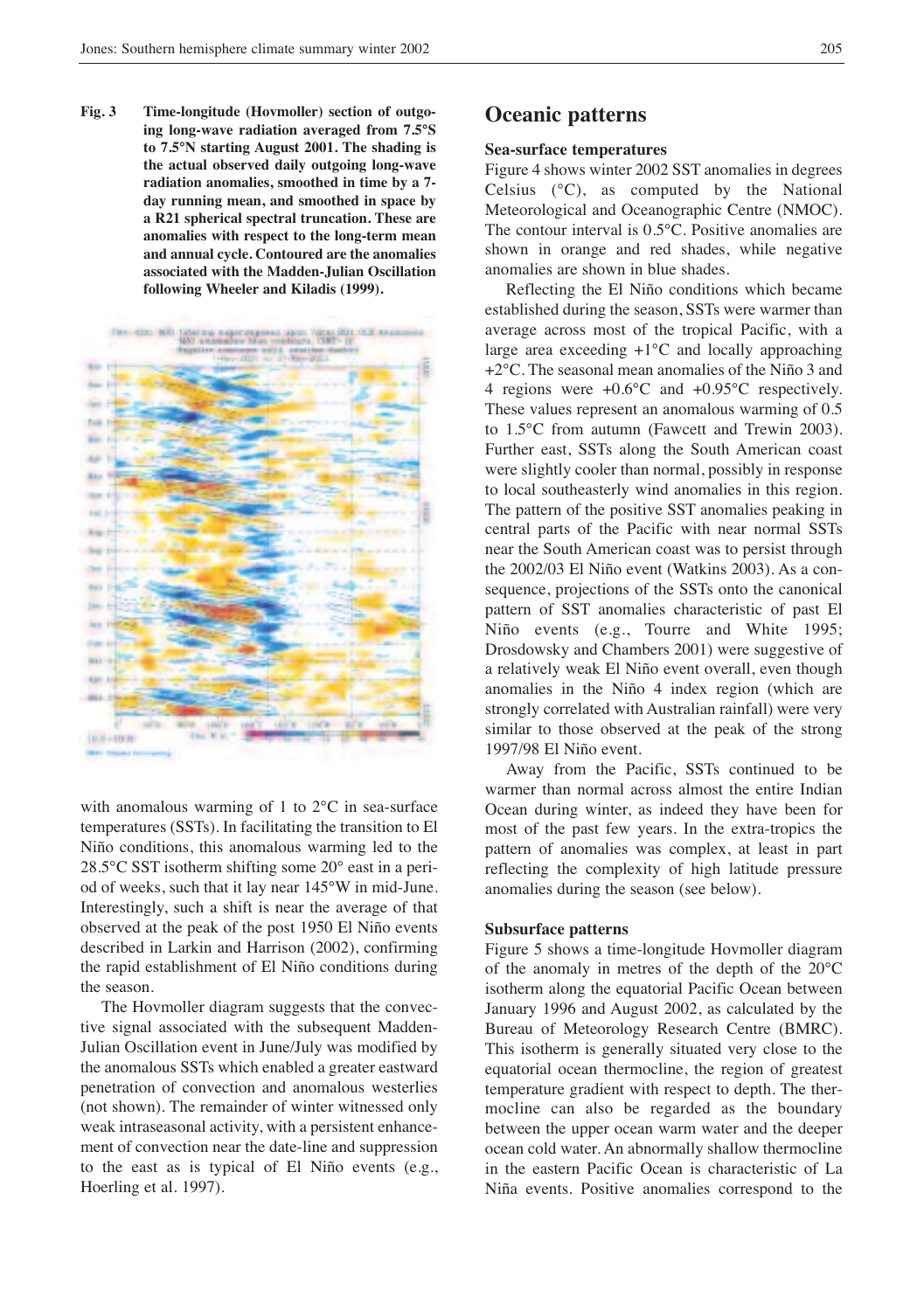

Fig. 4 Anomalies of sea-surface temperature for winter (June, July, August) 2002. The contour interval is 0.5°C.

**Fig. 5 Time-longitude section of the monthly anomalous depth of the 20°C isotherm at the equator from January 1996 to August 2002. The contour interval is 10 m.**



20°C isotherm being deeper than average, and negative anomalies to it being shallower than average.

Three distinct Kelvin waves are evident in the Hovmoller, associated with westerly wind bursts in late 2001 (Gamble 2003), May and June/July 2002. Reflecting the consolidation of the El Niño event towards season's end, the associated transitional deepening of the thermocline was replaced with persistent anomalies which continued through to year's end (Watkins 2003), being the thermocline signature of the El Niño event.

Figure 6 shows a sequence of equatorial Pacific vertical temperature anomaly profiles for the four months ending August 2002, obtained from the NMOC. In the figure, red (blue) shades indicate subsurface waters which are warmer (cooler) than average. The ocean warming and deepening of the thermocline is clearly apparent in the transition from May to June, with relatively warm subsurface waters consolidating through July and August during which anomalies approached +3°C at depth. Such anomalies can be contrasted with those observed at the same time during the 1997/98 El Niño event which locally exceeded +7°C near the thermocline around 130°W. However, in the vicinity of the date-line, the anomalies are very similar in the two events being in the range of  $+1$  to  $+2$ <sup>o</sup>C.

## **Atmospheric patterns**

#### **Surface analyses**

The winter 2002 mean sea-level pressure (MSLP)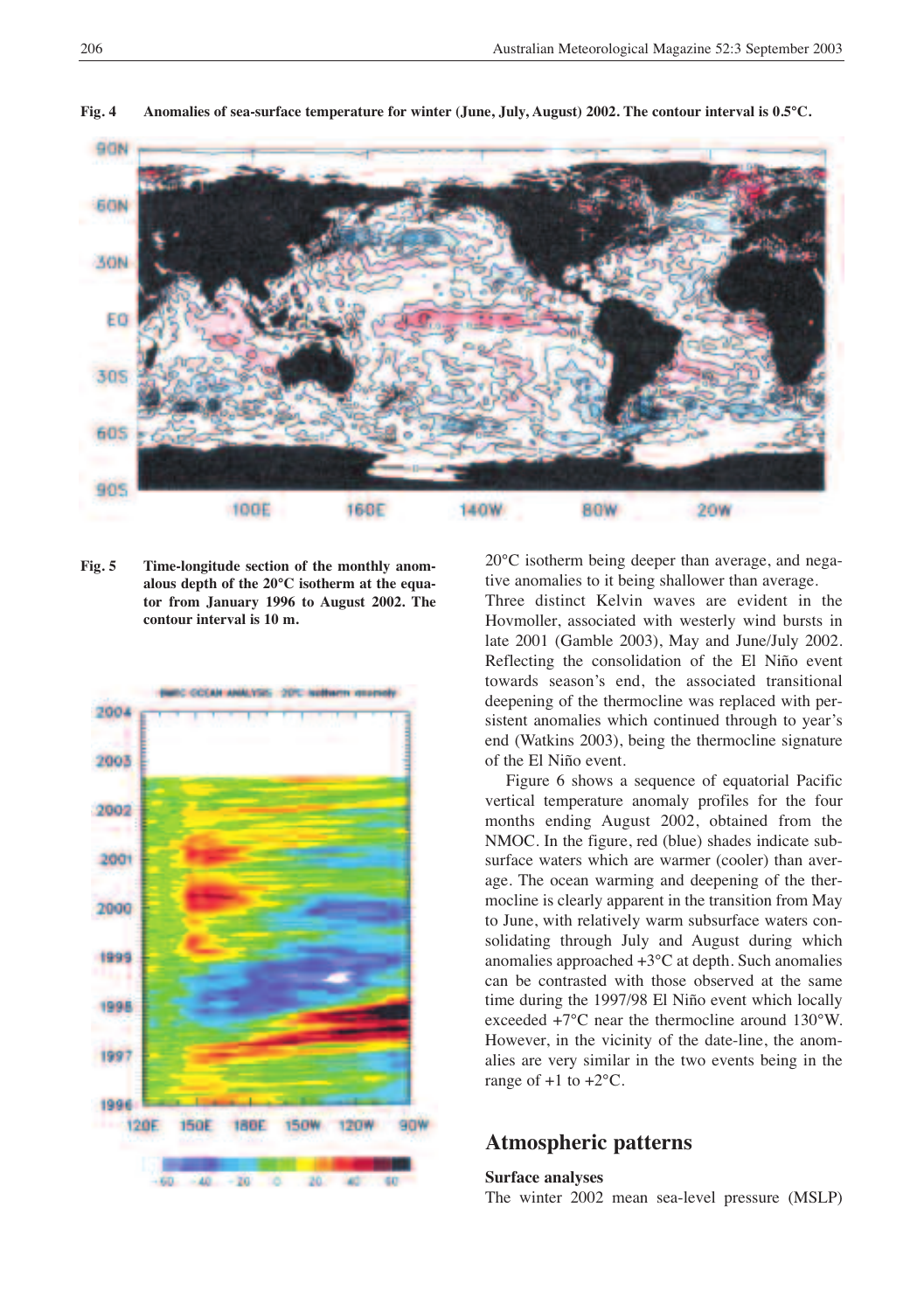**Fig. 6 Four-month February to August 2002 sequence of vertical temperature anomalies at the equator for the Pacific Ocean. The contour interval is 0.5°C.**



across the southern hemisphere is shown in Fig. 7, with the associated anomalies shown in Fig. 8. These anomalies are the departures from an eleven-year (1979-1989) climatology obtained from the European Centre for Medium-range Weather Forecasts (ECMWF). The MSLP analysis itself has been computed using data obtained from the Commonwealth Bureau of Meteorology's Global Assimilation and Prediction (GASP) model daily 0000 UTC analyses. The MSLP anomaly field is not shown over areas of elevated topography.

The Antarctic circumpolar trough showed three substantial minima, located at 30°E, 100°E and 160°W, with weaker minima near the Weddell and Bellingshausen Seas. For the most part, the pattern of seasonal mean pressure at mid to high latitudes was close to the climatological average for winter, taking the form of a general three/four wave pattern.

The most noteworthy feature of the anomalous MSLP is the dipole between the central/eastern tropical Pacific and the Australian region, characteristic of El Niño events. In the Australian region, these anomalies implied a stronger than normal subtropical ridge and reduced frontal activity impacting continental Australia. Further south, pressures were lower than normal from around 90°E eastwards to nearly 90°W with an embedded strong cyclonic **Fig. 7 Winter 2002 mean sea-level pressure (hPa). The contour interval is 5 hPa, with values above 1025 hPa and below 990 hPa stippled.**



**Fig. 8 Winter 2002 mean sea-level pressure anomaly (hPa). The contour interval is 2.5 hPa, with values above 5 hPa and below –5 hPa stippled.**



anomaly east of New Zealand. Near Australia, the anomalously low pressures over the Southern Ocean combined with higher pressures over the continent to produce anomalous westerly flow in southern coastal parts (see Fig. 13).

#### **Mid-tropospheric analyses**

The mean 500 hPa geopotential height patterns for winter 2002 are shown in Fig. 9, with anomalies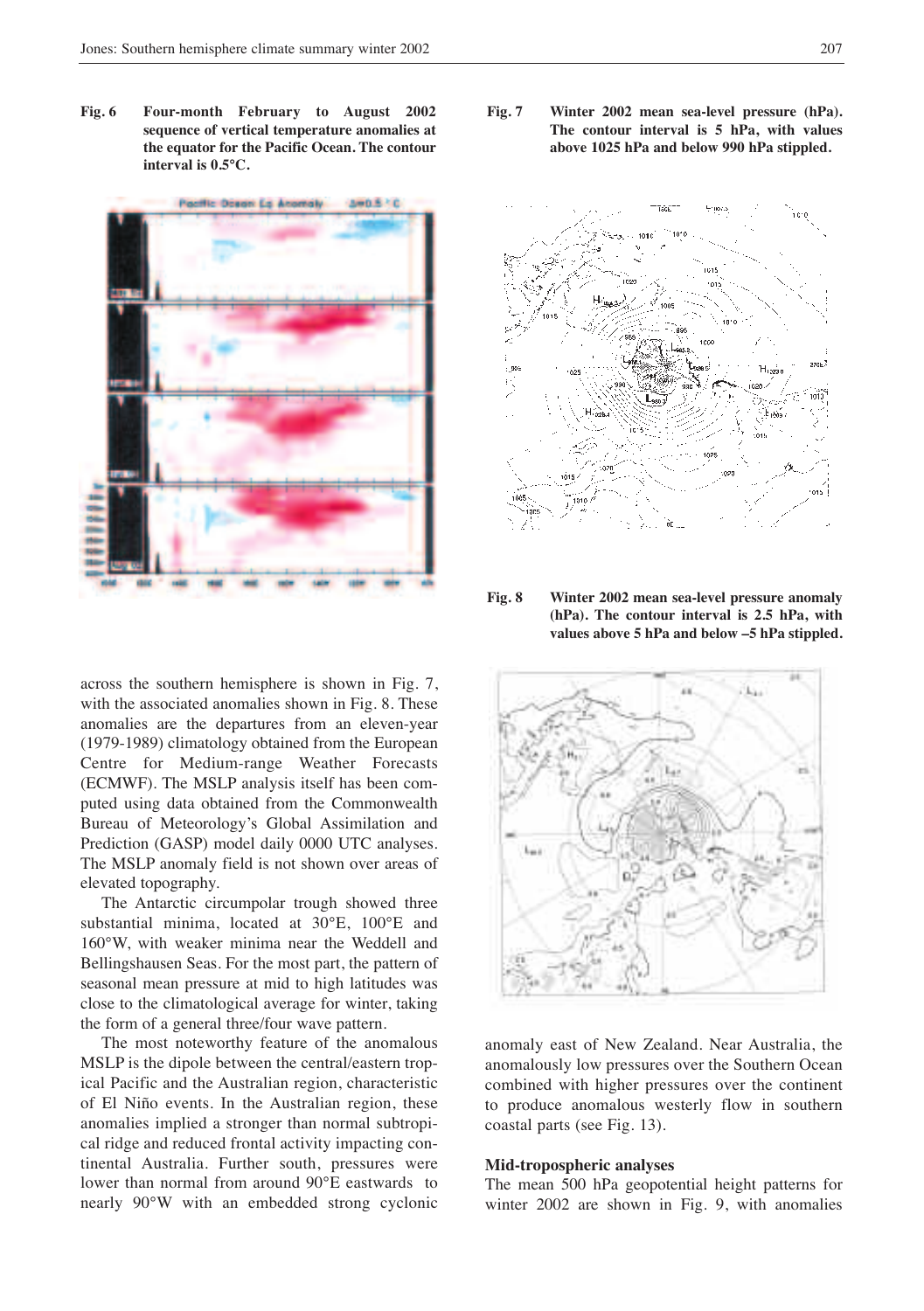

**Fig. 9 Winter 2002 500 hPa geopotential height (gpm). The contour interval is 100 gpm.**

**Fig. 10 Winter 2002 500 hPa geopotential height anomaly (gpm). The contour interval is 30 gpm, with values above 90 gpm and below –90 gpm stippled.**



shown in Fig. 10. The characteristics in the MSLP pattern (Fig. 7) were also present at the mid-troposphere level (Fig. 9), with significant troughs (or lows) coinciding with the circumpolar minima in the pressure. In the anomaly field, the strengthened subtropical ridge across Australia was particularly strong at

the 500 hPa level, with the greatest anomalies shifted well south of those at the surface. In the central and eastern Pacific, heights were generally a little below normal and not as pronounced as the anomalies at the surface, consistent with historical El Niño events (e.g., Karoly 1989). Indeed, in the upper troposphere (e.g., 200 hPa) heights across most of the Pacific were anomalously high reflecting increased tropospheric thicknesses/temperatures.

#### **Blocking**

Figure 11 is a time-longitude section of the daily southern hemisphere mid-level Blocking Index,

$$
BI=1/2[(u_{25}+u_{30})-(u_{40}+2u_{45}+u_{50})+(u_{55}+u_{60})].
$$

Here,  $u_{\lambda}$  indicates the 500 hPa level zonal wind component at l degrees of southern hemisphere latitude ranging from 0° at the equator to +90°S at the South Pole. The blocking index measures the strength of the 500 hPa flow at the mid-latitudes (40°S to 50°S) relative to that at subtropical (25°S to 30°S) and high (55°S to 60°S) latitudes.

Taken across the season in the form of a seasonal mean (Fig. 12), blocking was significantly below normal from near 90°E to 120°W, largely reflecting the enhanced mid latitude height gradient shown previously (Fig. 10). Elsewhere, blocking activity was near the seasonal mean except in the vicinity of the Atlantic Ocean where it was slightly lower than normal. Consistent with the mean, individual blocking events were relatively infrequent and short lived across the southern hemisphere.

#### **Winds**

Low-level (850 hPa) and upper-level (200 hPa) wind anomalies for winter 2002 are shown in Figs 13 and 14 respectively. Consistent with the anomalous MSLP, the western and central Pacific experienced westerly wind anomalies amounting to some 2 to 5 m  $s^{-1}$  with a well developed region of anomalous convergence near the date-line. This region of convergence was associated with enhanced tropical convection as described previously. Further east, the trades were near to slightly stronger than normal.

Low-level wind anomalies in the Australian region followed the MSLP anomaly pattern, with enhanced westerlies to Australia's south, extending well into the Pacific Ocean. An enhancement of the low-level westerlies through this region is a feature common to many El Niño events (Jones and Simmonds 1994; Jones and Trewin 2000), and gives rise to relatively weak correlations between rainfall and the SOI in places such as western Tasmania.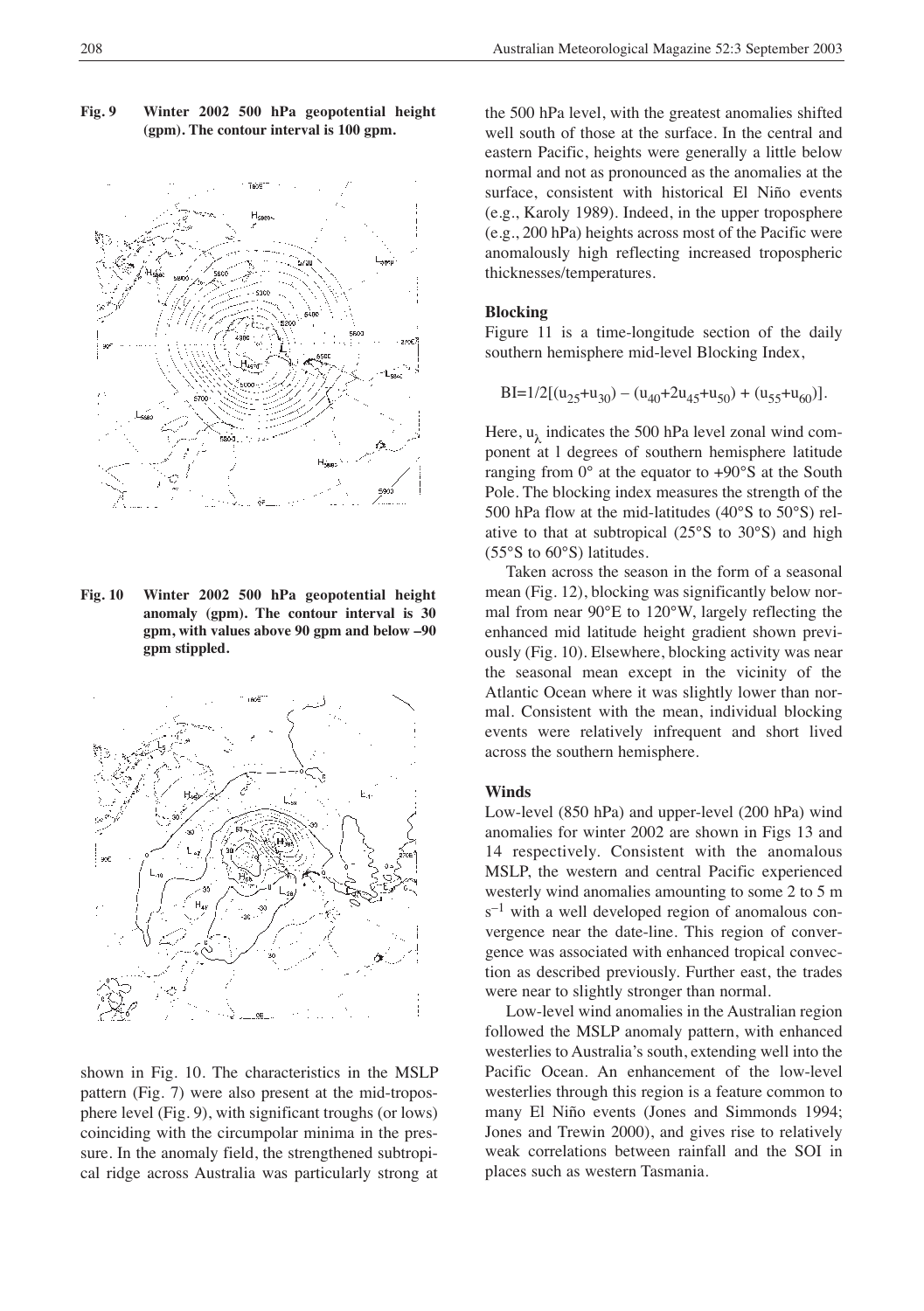**Fig. 11 Winter 2002 daily blocking index: time-longitude (Hovmoller) section. The horizontal axis measures degrees of longitude east of the Greenwich meridian. Day one is 1st June 2002.**



**Fig. 12 Mean southern hemisphere blocking index for winter 2002 (solid line). The dashed line shows the corresponding long-term average. The horizontal axis shows degrees east of the Greenwich meridian.**



At the upper levels the anomaly patterns show a marked wave train with an upper anticyclone to the near south of the Niño 4 region, a cyclonic anomaly southeast of New Zealand and a second anticyclonic anomaly near the Amundsen Sea. The tropical/subtropical anticyclonic anomaly lies to the near south of the core of anomalous convection and tropospheric

**Fig. 13 Winter 2002 850 hPa vector wind anomalies with contours of vector magnitude overlaid.** The **contour interval** is  $5 \text{ m/s}^{-1}$ , with values **above 5 m s–1 stippled.**



**Fig. 14 Winter 2002 200 hPa vector wind anomalies with contours of vector magnitude overlaid.** The contour interval is  $5 \text{ m s}^{-1}$ , with values above  $5 \text{ m s}^{-1}$  stippled.



heating during winter 2002, associated with the warmer than normal SSTs in the tropical central Pacific. This overall pattern of anomalies shows a remarkable similarity to the canonical El Niño structure described by Karoly (1989), underscoring the capacity for tropical anomalies to strongly influence the extratropics.

Over Australia, a well-developed anomalous anticyclone was associated with enhanced westerlies in the mid latitudes and anomalous easterlies in the subtropics. The anomalous subtropical easterlies are consistent with the lack of northwest cloud band activity through the winter season which contributed to the observed severe drought conditions.

## **Australian region**

#### **Rainfall**

Figure 15 shows the winter rainfall totals for Australia, while Fig. 16 shows the autumn rainfall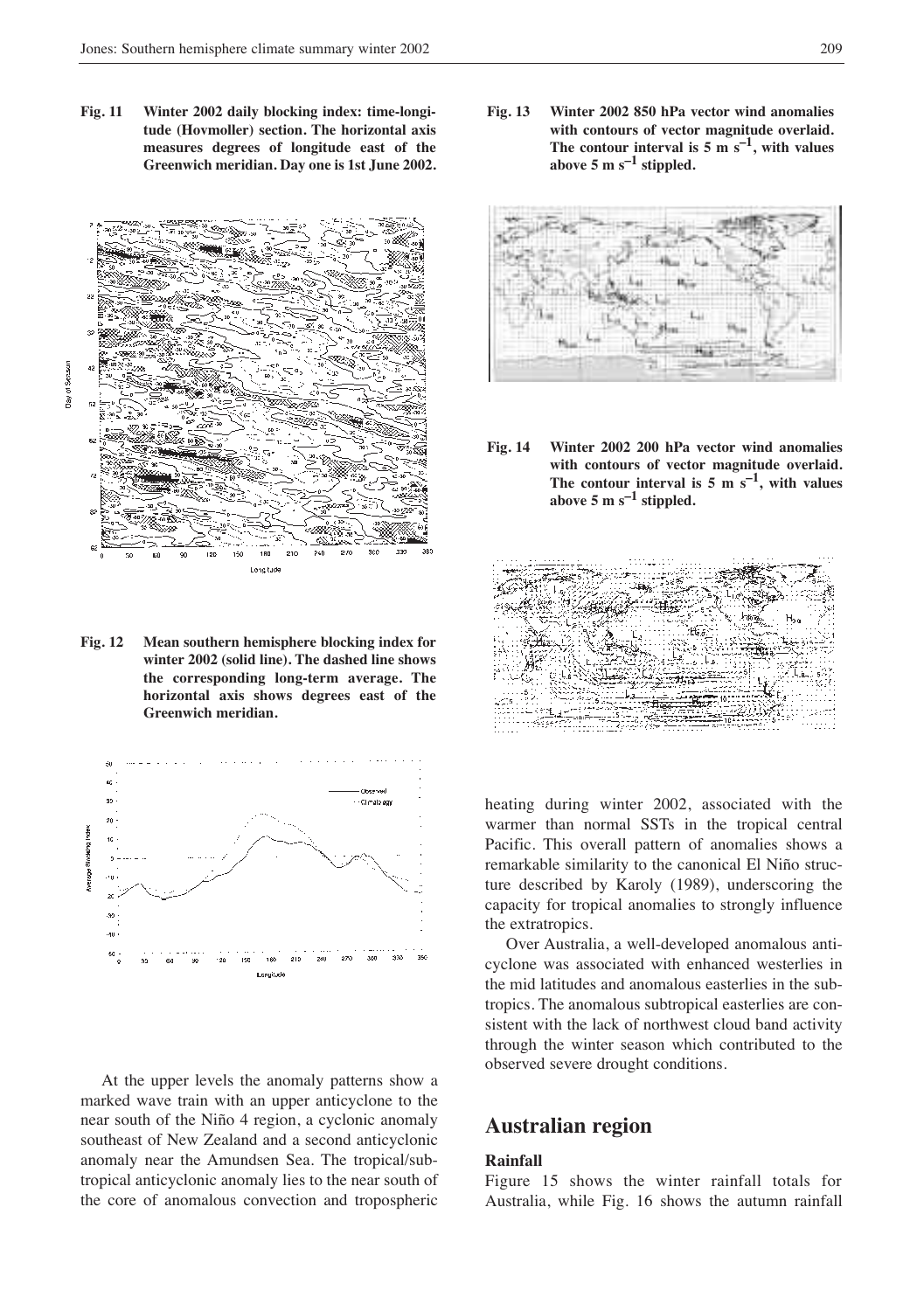**Fig. 15 Winter 2002 rainfall totals for Australia (mm).**



**Fig. 16 Winter 2002 rainfall deciles for Australia: decile range values based on grid-point values over the winters 1900 to 2002.**



deciles, where the deciles are calculated with respect to gridded rainfall data for all winters from 1900 to 2002.

Winter rainfall was below average (deciles 1 to 3) across most of the continent, with extensive areas of very much below average (decile 1), and small areas of lowest on record. Areally, 91 per cent of Australia recorded rainfall below the median for the season, while 46 per cent recorded rainfall in the lowest decile. Across Australia the mean winter rainfall of 36mm was the sixth lowest since 1900, and only 9mm above the record low set in 1982. Underscoring the influence of the El Niño in large scale wintertime droughts over Australia, of the five winters drier than 2002 (being 1982, 1940, 1976, 1977 and 1994) each were during El Niño events (Reid 2003).

Against this background of very dry conditions, parts of coastal Queensland, central Western Australia, and western Tasmania experienced above average seasonal rains. The region of above average rainfall on the central Queensland coast was the result of good rains in early June and again in mid/late August. Indeed, the rain during August which locally amounted to more than 250mm in a week resulted in a number of stations recording their wettest August on record. It is notable that during the intervening month of July, this same region experienced very dry conditions, with totals for the month being locally the lowest on record.

Further south, very wet conditions were recorded through western Tasmania for the season (wettest on record in the far southwest), with well above normal rainfall in each of the three winter months, in association with the persistently enhanced westerlies which the area experienced. Finally, the area around Exmouth in Western Australia experienced extraordinarily heavy rain between the 3rd and 5th of June, with 304.6mm falling on June 4th alone. The rainfall on this day was 194mm above the previous June daily record, and indeed greater than the long-term mean annual total of 277mm.

Taken as a whole, the very poor winter rains over most of Australia intensified and expanded the drought which became established in March/April 2002. This drought would eventually prove to be one of Australia's severest El Niño drought episodes on record.

#### **Temperatures**

Figures 17 and 18 show the maximum and minimum temperature anomalies for winter 2002, respectively. The anomalies have been calculated with respect to the 1961-1990 period.

Maximum temperatures were above average for the season across almost all of the country (Fig. 17), with the exception of parts of the tropics and small areas of southwest Western Australia and southeast Queensland. Across much of Australia, maximum temperatures were more than 1°C above the average for the 1961-90 period. Peak anomaly values occurred in Western Australia and inland parts of eastern Australia with values locally exceeding +2.5°C. These can be compared to the standard deviation of winter mean maximum temperature which is in the range of 0.6 to 1.0°C (Jones 1999), implying positive anomalies widely in the range of 2 to 5 standard deviations. Not surprisingly, much of central and eastern Australia experienced its warmest maximum temperatures in records dating back to 1950. Some of the area which experienced its warmest winter on record also experienced its warmest July on record.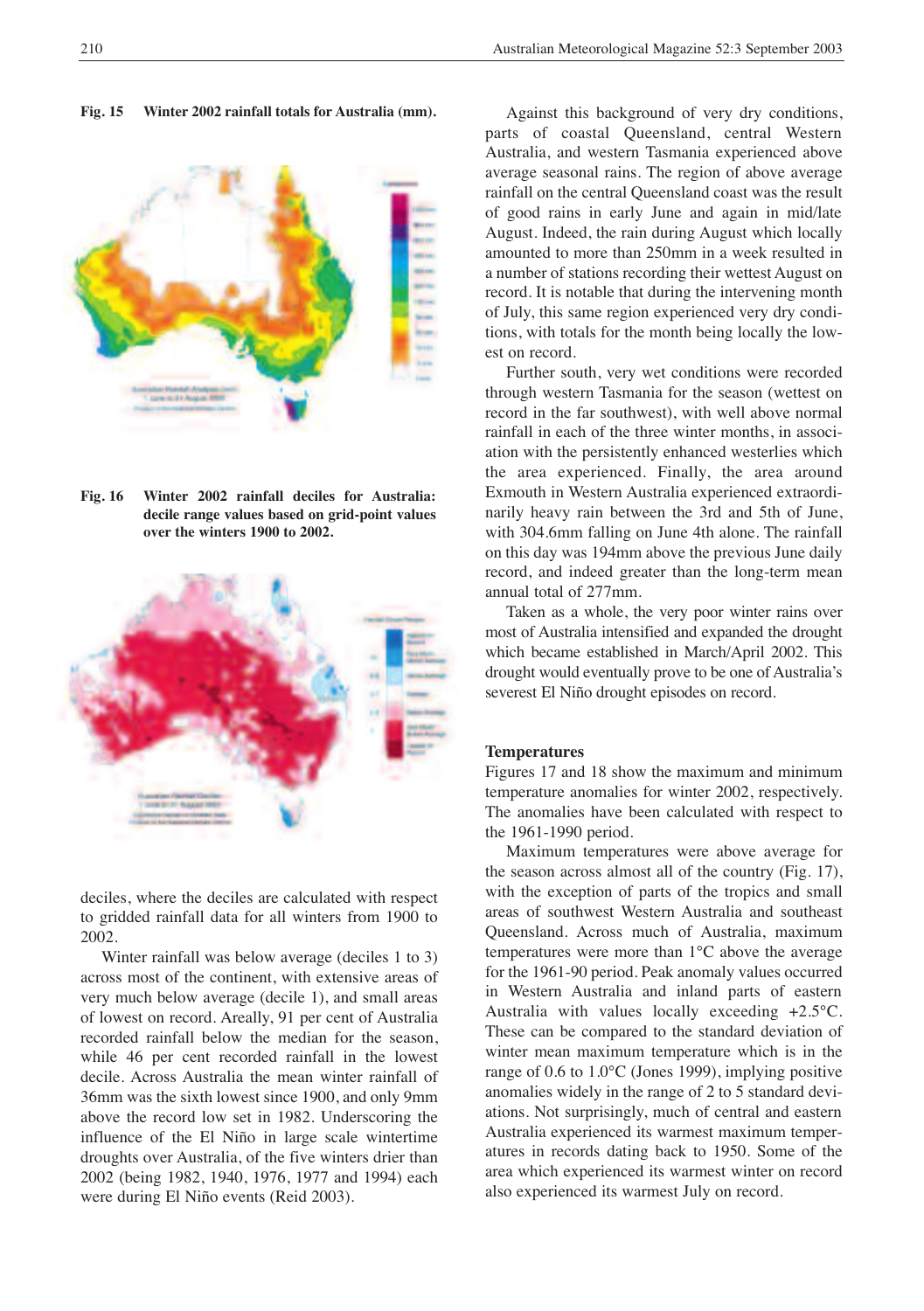**Fig. 17 Winter 2002 maximum temperature anomalies for Australia based on a 1961-1990 mean (°C).**



**Fig. 18 Winter 2002 minimum temperature anomalies for Australia based on a 1961-1990 mean (°C).**



In area-averaged terms for Australia, 2002 was the warmest winter of the post-1950 period by a substantial margin, with a seasonal anomaly of +1.41°C, compared with the previous record of +0.96°C, set in 1996. In some contrast to the extreme monthly values experienced during autumn however, only the month of July came close to setting a monthly temperature record (in area-averaged terms; +1.94°C against a record of +1.97°C in 1975). Rather, each month displayed persistent warmth, with a national anomaly value greater than  $+1$ °C – this being the first winter on record that this has occurred. Regionally it was the warmest winter of the post-1950 period for New

South Wales, Victoria, South Australia and Western Australia (again, in area-averaged terms). Anomalously high winter daytime temperatures are a well known characteristic of past El Niño events, being a result of increased shortwave radiation and decreased surface latent cooling (see for example, Jones and Trewin 2000). However, the anomalies observed during winter 2002 were approximately 0.5 to 0.8°C higher than one would expect from past relationships between Australian rainfall and maximum temperatures. A partial explanation for the apparent discrepancy lies in the warming trend which has been observed in Australian maximum temperatures since 1910 and particularly since 1950. This warming has amounted to 0.6±0.3°C.

As a direct result of the low cloudiness and rainfall, the diurnal temperature range anomaly across Australia was a record +2.1°C during winter 2002, exceeding the previous record of +1.5°C set in 1976. As a consequence, minimum temperatures were widely below normal during the season, with particularly cool temperatures observed in parts of the subtropics and tropics where negative anomalies locally exceeded 4°C in magnitude, with below normal night temperatures prevalent in each of the three winter months. About parts of the Top End and Gulf of Carpentaria, the seasonal mean minimum temperatures were the lowest in records dating back to 1950. In the south, departures of the minimum temperature were modest, with most areas within 1°C of the 1961- 1990 average. The all-Australian minimum temperature anomaly was –0.7°C, which ranks tenth in 53 years of records. While being negative, it is noteworthy that the similarly dry years of 1976, 1977, 1982 and 1994 were all cooler than 2002.

Combining maximum and minimum temperatures, the seasonal mean temperature anomaly for winter for Australia was a relatively unremarkable +0.4°C.

## **References**

- Commonwealth Bureau of Meteorology 2002. C*limate Monitoring Bulletin - Australia*, June, July and August 2002 issues. National Climate Centre, Bur. Met., Australia.
- Climate Prediction Center 2002. *Climate Diagnostics Bulletin,* June, July and August 2002 issues. US Department of Commerce, National Oceanic and Atmospheric Administration, Washington D.C.
- Drosdowsky, W. and Chambers, L.E. 2001. Near global sea surface temperature anomalies as predictors of Australian seasonal rainfall. *Jnl climate, 14*, 1677-87.
- Fawcett, R.J.B. and Trewin, B.C. 2003. Seasonal climate summary southern hemisphere (autumn 2002): onset of El Niño conditions. *Aust. Met. Mag., 52,* 127-36.
- Gamble, F.M. 2003. Seasonal climate summary southern hemisphere (summer 2001/02): a continuation of near-normal conditions in the tropical Pacific. *Aust. Met. Mag., 52*, 63-72.